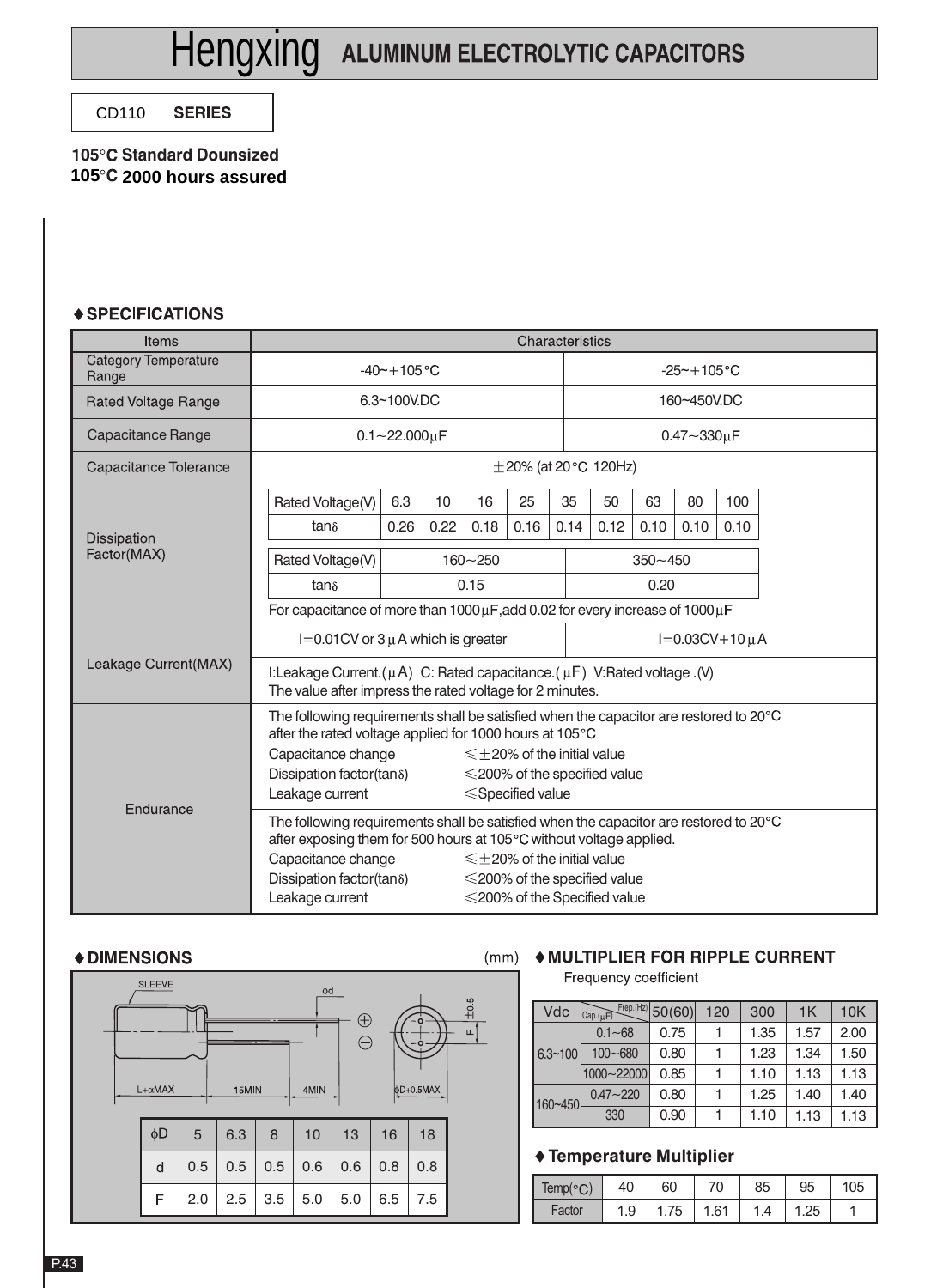# Hengxing ALUMINUM ELECTROLYTIC CAPACITORS

### ♦ STANDARD SIZE, RATED RIPPLE CURRENT

Size  $\phi$ DxL(mm), Ripple Current (mA r.m.s./105°C, 120Hz)

| WV(V.DC)     | 6.3<br>(0J) |         | 10<br>(1A) |                    | 16<br>(1C) |         | 25<br>(1E)               |         | 35<br>(1V)                                                              |                        | 50<br>(HH)  |               | 63<br>(1J)  |               | 100<br>(2A) |         |
|--------------|-------------|---------|------------|--------------------|------------|---------|--------------------------|---------|-------------------------------------------------------------------------|------------------------|-------------|---------------|-------------|---------------|-------------|---------|
| $Cap(\mu F)$ | <b>Size</b> | !Ripple | Size       | <b>Ripple</b>      | Size       | !Ripple | <b>Size</b>              | !Ripple | Size                                                                    | !Ripple                | <b>Size</b> | <b>Ripple</b> | <b>Size</b> | <b>Ripple</b> | <b>Size</b> | 'Ripple |
| 0.1          |             |         |            |                    |            |         |                          |         |                                                                         |                        | 5x11        | 1.3           |             |               | 5x11        | 1.5     |
| 0.22         |             |         |            |                    |            |         |                          |         |                                                                         |                        | 5x11        | 2.9           |             |               | 5x11        | 3.4     |
| 0.33         |             |         |            |                    |            |         |                          |         |                                                                         |                        | 5x11        | 4.3           |             |               | 5x11        | 5       |
| 0.47         |             |         |            |                    |            |         |                          |         |                                                                         |                        | 5x11        | 9             |             |               | 5x11        | 11      |
| $\mathbf{1}$ |             |         |            |                    |            |         |                          |         |                                                                         |                        | 5x11        | 13            |             |               | 5x11        | 16      |
| 2.2          |             |         |            |                    |            |         |                          |         |                                                                         |                        | 5x11        | 20            |             |               | 5x11        | 24      |
| 3.3          |             |         |            |                    |            |         |                          |         |                                                                         |                        | 5x11        | 24            |             |               | 5x11        | 30      |
| 4.7          |             |         |            |                    |            |         | 5x11                     | 25      | 5x11                                                                    | 28                     | 5x11        | 29            | 5x11        | 34            | 5x11        | 36      |
| 10           |             |         |            |                    | 5x11       | 40      | 5x11                     | 35      | 5x11                                                                    | 39                     | 5x11        | 43            | 5x11        | 47            | 6.3x11      | 60      |
| 22           | 5x11        | 45      | 5x11       | 51                 | 5x11       | 55      | 5x11                     | 50      | 5x11                                                                    | 60                     | 5x11        | 65            | 5x11        | 65            | 6.3x11      | 85      |
| 33           | 5x11        | 55      | 5x11       | 59                 | 5x11       | 65      | 5x11                     | 65      | 5x11                                                                    | 70                     | 6.3x11      | 80            | 6.3x11      | 90            | 8x12        | 110     |
| 47           | 5x11        | 65      | 5x11       | 68                 | 5x11       | 70      | 5x11                     | 75      | 5x11                                                                    | 85                     | 6.3x11      | 110           | 8x12        | 120           | 8x12        | 150     |
| 68           | 5x11        | 69      | 5x11       | 72                 | 5x11       | 80      | 6.3x11                   | 95      | 6.3x11                                                                  | 105                    | 8x12        | 130           | 10x13       | 160           | 10x20       | 195     |
| 100          | 5x11        | 85      | 5x11       | 95                 | 5x11       | 100     | 6.3x11                   | 130     | 6.3x11                                                                  | 140                    | 8x12        | 180           | 8x12        | 190           | 10x20       | 260     |
| 150          | 5x11        | 100     | 5x11       | 105                | 6.3x11     | 145     | 8x12                     | 160     | 8x12                                                                    | 195                    | 10x13       | 230           | 10x20       | 265           | 13x25       | 330     |
| 220          | 5x11        | 130     | 5x11       | 140                | 6.3x11     | 170     | 8x12                     | 210     | 8x12                                                                    | 240                    | 10x13       | 290           | 10x17       | 320           | 13x21       | 470     |
| 330          | 6.3x11      | 180     | 6.3x11     | 200                | 8x12       | 250     | 8x12                     | 260     | 10x13                                                                   | 320                    | 10x20       | 390           | 13x20       | 450           | 13x25       | 600     |
| 470          | 6.3x11      | 220     | 6.3x11     | 240                | 8x12       | 290     | 8x12                     | 340     | 10x13                                                                   | 450                    | 10x20       | 520           | 13x20       | 560           | 16x25       | 660     |
| 680          | 8x12        | 295     | 6.3x11     | 352                | 8x12       | 415     | 8x16                     | 500     | 10x20                                                                   | 605                    | 13x20       | 738           | 16x25       | 713           | 16x36       | 1065    |
| 1000         | 8x12        | 360     | 8x12       | 430                | 8x16       | 510     | 10x17                    | 610     | 13x20                                                                   | 740                    | 13x25       | 900           | 16x25       | 870           | 18x40       | 1300    |
| 2200         | 10x16       | 610     | 10x20      | 750                | 10x20      | 880     | 13x20                    | 1020    | 16x25                                                                   | 1080                   | 16x30       | 1360          | 18x36       | 1500          |             |         |
| 3300         | 10x20       | 810     | 10x20      | 960                | 13x21      | 1120    | 16x25                    | !1140   | 16x30                                                                   | !1440                  | 18x35       | 1565          |             |               |             |         |
| 4700         | 13x20       | 1000    | 13x25      | 1180               | 13x25      | 1210    | 18x30                    | 1410    | 18x36                                                                   | 1680<br>$\overline{1}$ |             |               |             |               |             |         |
| 6800         | 13x25       | 1250    | 16x25      | 1280               | 16x32      | 1500    | 18x36                    | 1730    |                                                                         |                        |             |               |             |               |             |         |
| 10000        | 16x25       | $+1330$ | 16x36      | 1630               | 18x36      | 1810    |                          |         |                                                                         |                        |             |               |             |               |             |         |
| 15000        | 16x36       | 1700    | 18x36      | $\frac{1}{1}$ 1890 |            |         |                          |         | $\mathbb{\overset{\textup{h}}{L}}$ Ripple current(A rms) at 105°C,120Hz |                        |             |               |             |               |             |         |
| 22000        | 18x40       | !2120   |            |                    |            |         | Case size $\phi$ DXL(mm) |         |                                                                         |                        |             |               |             |               |             |         |

| WV(V.DC)     | 160<br>200  |        |             | 250    |             |        | 350    |                                                                 | 400         | 450    |             |        |  |
|--------------|-------------|--------|-------------|--------|-------------|--------|--------|-----------------------------------------------------------------|-------------|--------|-------------|--------|--|
| $Cap(\mu F)$ | <b>Size</b> | Ripple | <b>Size</b> | Ripple | <b>Size</b> | Ripple | Size   | Ripple                                                          | <b>Size</b> | Ripple | <b>Size</b> | Ripple |  |
| 0.47         | 5x11        | 9      | 5x11        | 10     | 5x11        | 11     | 5x11   | 11                                                              | 6.3x11      | 11     | 6.3x11      | 12     |  |
|              | 5x11        | 14     | 5x11        | 15     | 6.3x11      | 16     | 6.3x11 | 16                                                              | 6.3x11      | 16     | 8x12        | 17     |  |
| 2.2          | 6.3x11      | 20     | 6.3x11      | 22     | 6.3x11      | 24     | 8x12   | 23                                                              | 8x12        | 25     | 10x13       | 31     |  |
| 3.3          | 6.3x11      | 25     | 6.3x11      | 27     | 8x12        | 33     | 8x12   | 31                                                              | 10x13       | 32     | 10x16       | 42     |  |
| 4.7          | 6.3x11      | 30     | 8x12        | 36     | 8x12        | 40     | 8x12   | 37                                                              | 8x12        | 42     | 10x13       | 50     |  |
| 10           | 8x12        | 49     | 8x12        | 60     | 10x13       | 70     | 10x20  | 65                                                              | 10x13       | 76     | 10x17       | 75     |  |
| 22           | 10x16       | 90     | 10x16       | 110    | 10x20       | 132    | 13x20  | 120                                                             | 13x20       | 125    | 13x21       | 130    |  |
| 33           | 10x20       | 120    | 10x20       | 140    | 13x20       | 150    | 13x25  | 140                                                             | 13x20       | 166    | 16x25       | 170    |  |
| 47           | 13x20       | 160    | 13x20       | 170    | 13x20       | 200    | 16x25  | 190                                                             | 16x21       | 210    | 16x36       | 225    |  |
| 68           | 13x25       | 210    | 13x20       | 210    | 16x25       | 235    | 16x32  | 225                                                             | 16x25       | 260    |             |        |  |
| 100          | 13x25       | 250    | 16x25       | 260    | 16x25       | 320    | 18x36  | 335                                                             | 18x32       | 360    |             |        |  |
| 150          | 16x32       | 365    | 16x36       | 360    | 16x36       | 460    |        | -Ripple current(mA rms) at 105°C,120Hz<br>└ Case size  oDXL(mm) |             |        |             |        |  |
| 220          | 16x32       | 420    | 16x36       | 515    | 18x35       | 525    |        |                                                                 |             |        |             |        |  |
| 330          | 18x36       | 590    |             |        |             |        |        |                                                                 |             |        |             |        |  |